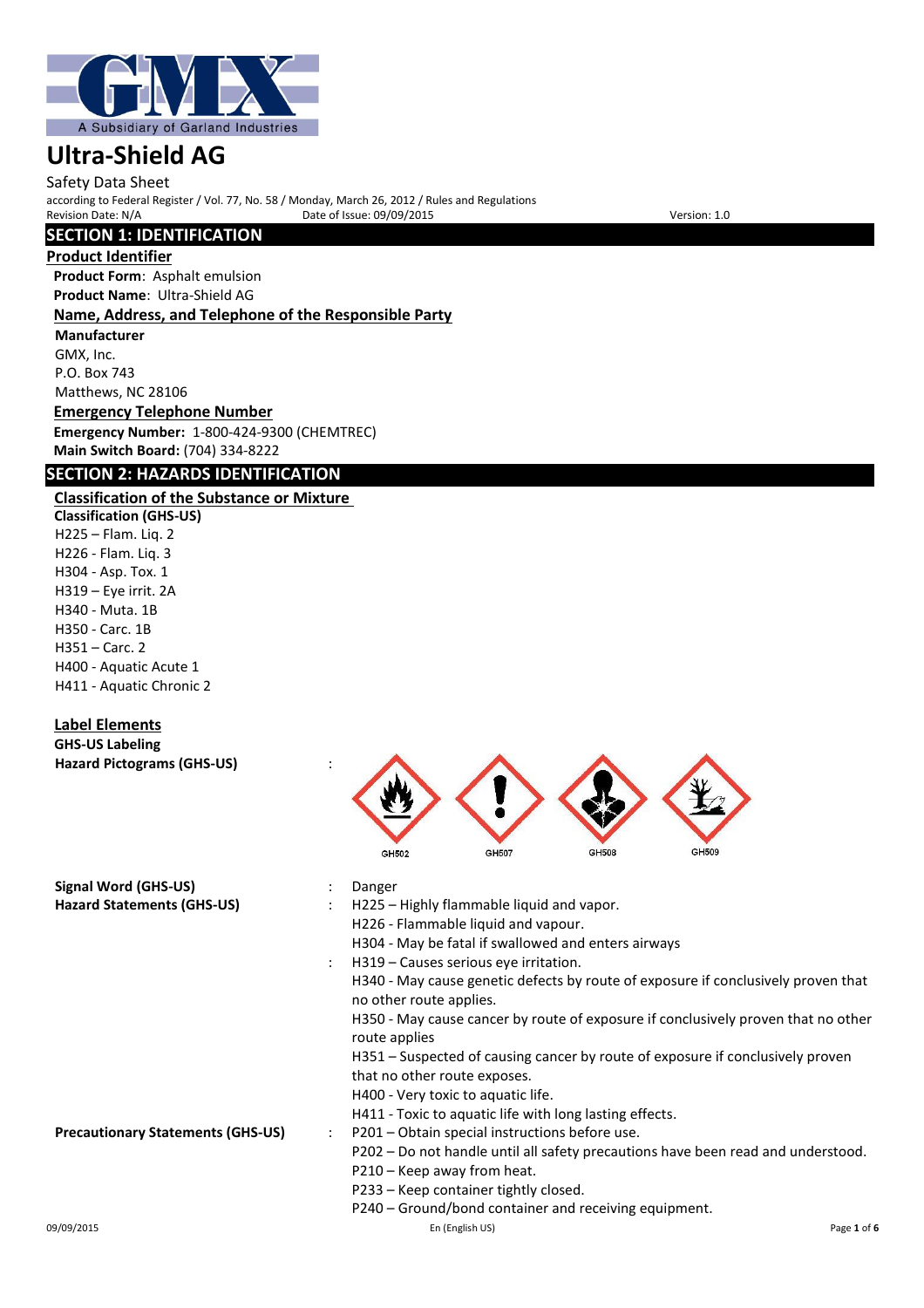Safety Data Sheet According to Federal Register/Vol. 77, No. 58/Monday, March 26, 2012/Rules and Regulations Date of issue: 09/09/2015

P241 – Use explosion-proof electrical/ventilating/equipment.

P242 – Use only non-sparking tools.

P243 – Take precautionary measures against static discharge.

P264 – Wash face, hands, and any exposed skin thoroughly after handling.

P273 - Avoid release to the environment.

P280 – Wear protective gloves/protective clothing/eye protection/face protection.

P281 – Use personal protective equipment as required.

P303 + P361 + P353 - IF ON SKIN (or hair): Remove/Take off immediately all contaminated clothing. Rinse skin with water/shower.

P305 + P351 + P338 - IF IN EYES: Rinse cautiously with water for several minutes. Remove contact lenses, if present and easy to do. Continue rinsing.

P308+P313 – If exposed or concerned: Get medical advice/attention.

P337+P313 – if eye irritation persists: Get medical attention/advice.

P370 + P378 - In case of fire: Use extinguishing media for extinction.

P391 - Collect spillage.

P403 + P235 - Store in a well-ventilated place. Keep cool.

P405 – Store locked up.

P501 – Dispose of contents/container according to local, regional, national, and international regulations.

#### **Other Hazards**

**Other Hazards Not Contributing to the Classification:** Not available.

**Unknown Acute Toxicity (GHS-US)**

No data available

## **SECTION 3: COMPOSITION/INFORMATION ON INGREDIENTS**

#### **Substance**

Not available

#### **Mixture**

| <b>Name</b>                          | <b>Product identifier</b> | % (w/w)   | <b>Classification (GHS-US)</b> |
|--------------------------------------|---------------------------|-----------|--------------------------------|
| Asphalt                              | CAS No (8052-42-4)        | $50 - 65$ | H225 - Flam. Liq. 2            |
|                                      |                           |           | H319 - Eye Irrit. 2A           |
|                                      |                           |           | $H351 - Carc.$ 2               |
| Water                                | CAS No (7732-18-5)        | $20 - 45$ | Not Classified                 |
| Elastomeric Polymer                  | Proprietary               | $0 - 20$  | Not Classified                 |
| Additives                            | Mixture                   | < 6       | Not Classified                 |
| Stoddard Solvent                     | 8052-41-3                 | $0 - 5$   | H226 - Flam. Lig. 3            |
|                                      |                           |           | H340 - Muta, 1B                |
|                                      |                           |           | H350 - Carc. 1B                |
|                                      |                           |           | H304 - Asp. Tox. 1             |
|                                      |                           |           | H400 - Aquatic Acute 1         |
|                                      |                           |           | H411 - Aquatic Chronic 2       |
| <b>SECTION 4: FIRST AID MEASURES</b> |                           |           |                                |

**Description of First Aid Measures**

**First-aid Measures General**: Never give anything by mouth to an unconscious person. If you feel unwell, seek medical advice (show the label where possible). IF exposed or concerned: Get medical advice/attention.

**First-aid Measures After Inhalation**: Move to fresh air. Oxygen or artificial respiration if needed. If symptoms persist, call a physician.

**First-aid Measures After Skin Contact**: Wash off immediately with soap and plenty of water removing all contaminated clothes and shoes. Remove and wash contaminated clothing before re-use. If skin irritation persists, call a physician.

**First-aid Measures After Eye Contact**: Rinse thoroughly with plenty of water for at least 15 minutes and consult a physician. **First-aid Measures After Ingestion**: Call a physician or Poison Control Center immediately. Never give anything by mouth to an unconscious person. Do not induce vomiting without medical advice.

#### **SECTION 5: FIRE-FIGHTING MEASURES**

#### **Extinguishing Media**

**Suitable Extinguishing Media:** Carbon dioxide (CO2). Foam. Dry powder. Dry chemical.

**Unsuitable Extinguishing Media:** Do not use a solid water stream as it may scatter and spread fire.

#### **Special Hazards Arising From the Substance or Mixture**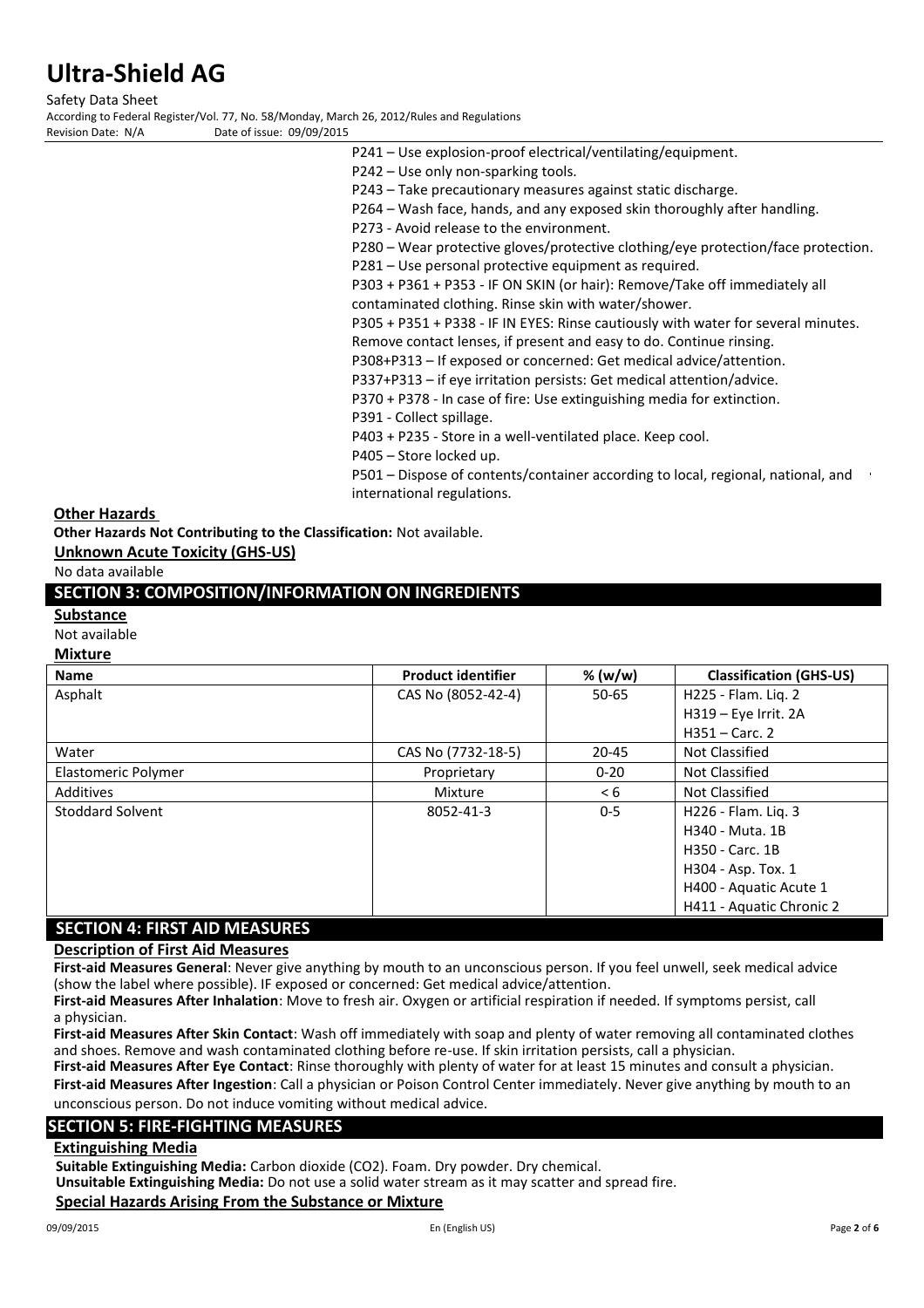Safety Data Sheet

According to Federal Register/Vol. 77, No. 58/Monday, March 26, 2012/Rules and Regulations

Date of issue: 09/09/2015

No information available

## **Advice for Firefighters**

**Firefighting Instructions:** Exercise caution when fighting any chemical fire.

**Protection During Firefighting:** As in any fire, wear self-contained breathing apparatus pressure-demand, MSHA/NIOSH (approved or equivalent) and full protective gear.

#### **Reference to Other Sections**

Refer to section 9 for flammability properties.

#### **SECTION 6: ACCIDENTAL RELEASE MEASURES**

#### **Personal Precautions, Protective Equipment and Emergency Procedures**

**General Measures**: Evacuate personnel to safe areas.

#### **For Non-emergency Personnel**

**Protective Equipment:** Use appropriate personal protection equipment (PPE).

**Emergency Procedures:** Evacuate unnecessary personnel.

#### **For Emergency Responders**

**Protective Equipment:** Equip cleanup crew with proper protection.

**Emergency Procedures:** Ventilate area.

#### **Environmental Precautions**

Prevent further leakage or spillage if safe to do so. Prevent product from entering drains.

#### **Methods and Material for Containment and Cleaning Up**

**For Containment and Clean Up:** Dike with inert absorbent material (e.g. dry sand or earth). Take precautionary measures against static discharges. Soak up with inert absorbent material. Pick up and transfer to properly labeled containers. Keep in suitable and closed containers for disposal. Dispose of as common waste.

#### **Reference to Other Sections**

See heading 8, Exposure Controls and Personal Protection.

#### **SECTION 7: HANDLING AND STORAGE**

#### **Precautions for Safe Handling**

Avoid contact with skin and eyes. Ensure adequate ventilation.

#### **Conditions for Safe Storage, Including Any Incompatibilities**

**Storage Conditions:** Keep container tightly closed. Keep in properly labeled containers. Keep out of the reach of children. **Incompatible Materials:** Not available.

### **SECTION 8: EXPOSURE CONTROLS/PERSONAL PROTECTION**

### **Control Parameters**

| <b>Chemical Name</b>    | <b>ACGIH TLV</b>          | <b>OSHA PEL</b>             | <b>Ontario TWAEV</b>       | <b>Mexico</b>                |
|-------------------------|---------------------------|-----------------------------|----------------------------|------------------------------|
| Petroleum Asphalt       | TWA: $0.5 \text{ mg/m}^3$ |                             | TWA: $0.5 \text{ mg/m}^3$  | STEL: 10 mg/m <sup>3</sup>   |
|                         |                           |                             |                            | TWA: 5 mg/m <sup>3</sup>     |
| <b>Stoddard Solvent</b> | TWA: 100 ppm              | TWA: 2900 mg/m <sup>3</sup> | TWA: 525 mg/m <sup>3</sup> | STEL: 200 ppm                |
|                         |                           | TWA: 500 ppm                |                            | STEL: 1050 mg/m <sup>3</sup> |
|                         |                           |                             |                            | TWA: 523 mg/m <sup>3</sup>   |
|                         |                           |                             |                            | TWA: 100 ppm                 |

| Chemical Name | <b>NIOSH IDLH</b> |
|---------------|-------------------|
| Solvent       |                   |
| Stoddard      | 20000 mg/m        |

#### **Exposure Controls**

**Appropriate Engineering Controls:** Do not allow ventilation equipment to draw material odors indoors. **Personal Protective Equipment:** Gloves. Protective clothing. Protective goggles.



#### **Hand Protection:** Protective gloves.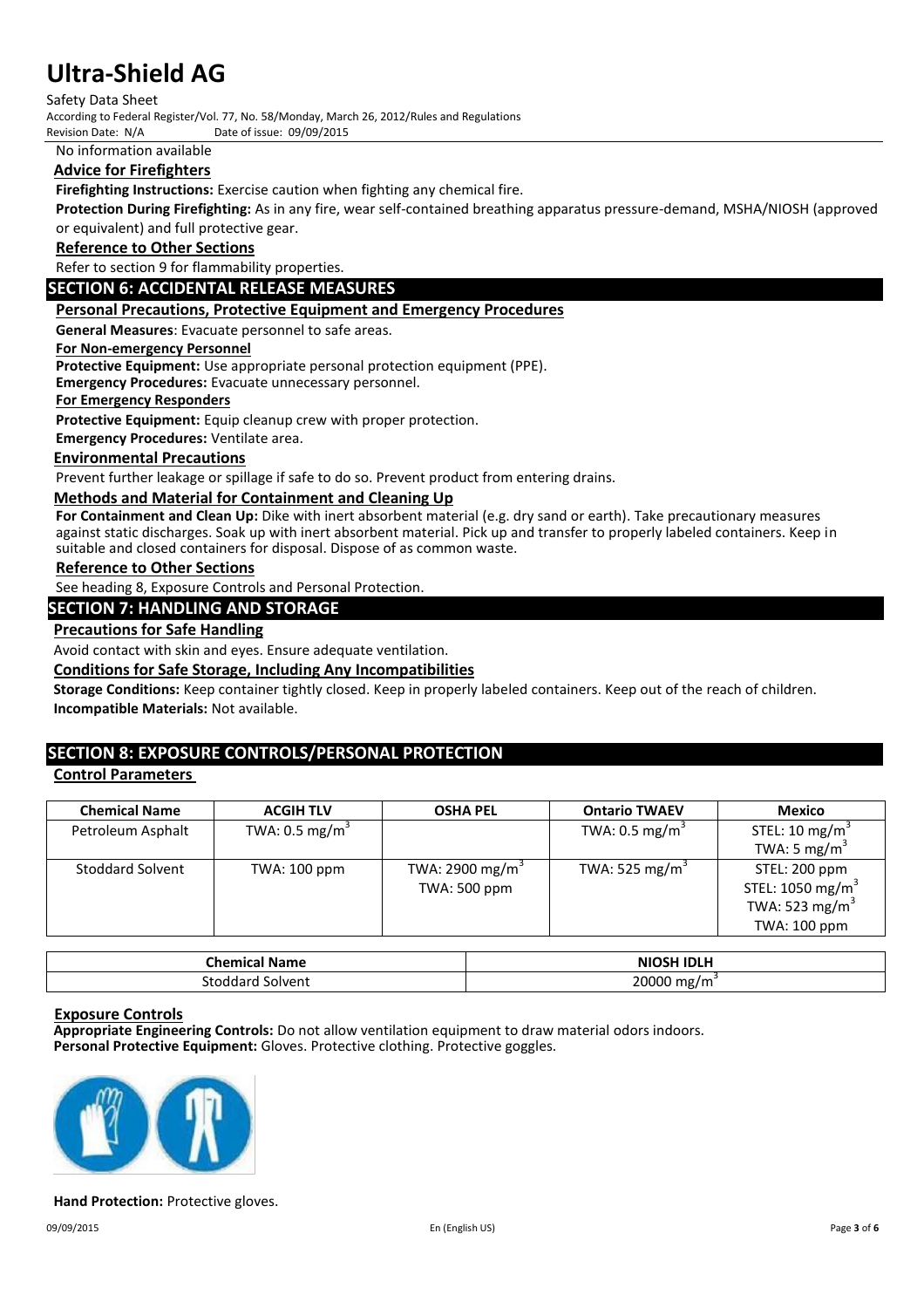Safety Data Sheet

According to Federal Register/Vol. 77, No. 58/Monday, March 26, 2012/Rules and Regulations Date of issue: 09/09/2015

**Eye Protection:** Chemical goggles or safety glasses.

**Skin and Body Protection:** Wear suitable protective clothing.

**Respiratory Protection:** If exposure limits are exceeded or irritation is experienced, NIOSH approved respiratory protection should be worn.

**Hygiene Measures:** Wash hands before breaks and at the end of workday. Remove and wash contaminated clothing before re-use. Handle in accordance with good industrial hygiene and safety practice. **Other Information:** When using, do not eat, drink, or smoke.

# **SECTION 9: PHYSICAL AND CHEMICAL PROPERTIES**

**Information on Basic Physical and Chemical Properties**

| <b>Physical State</b>                                    | $\ddot{\phantom{a}}$ | Liquid                               |
|----------------------------------------------------------|----------------------|--------------------------------------|
| Appearance                                               | $\ddot{\cdot}$       | Brown/black liquid                   |
| Odor                                                     |                      | Slight odor                          |
| <b>Odor Threshold</b>                                    |                      | Not available                        |
| рH                                                       |                      | $9.5 - 11.5$                         |
| Relative Evaporation Rate (butyl acetate $= 1$ )         |                      | Not available                        |
| <b>Melting Point</b>                                     |                      | Not available                        |
| <b>Freezing Point</b>                                    |                      | 32°F/0°C                             |
| <b>Boiling Point</b>                                     | $\ddot{\cdot}$       | $212^{\circ}$ F / $100^{\circ}$ C    |
| <b>Flash Point</b>                                       | $\ddot{\cdot}$       | >400°F (>204°C)                      |
| <b>Auto-ignition Temperature</b>                         | $\ddot{\cdot}$       | $>700^{\circ}$ F $/ > 371^{\circ}$ C |
| <b>Decomposition Temperature</b>                         |                      | Not available                        |
| Flammability (solid, gas)                                |                      | Not available                        |
| <b>Lower Flammable Limit</b>                             |                      | Not available                        |
| Upper Flammable Limit                                    |                      | Not available                        |
| <b>Vapor Pressure</b>                                    |                      | Not available                        |
| Relative Vapor Density at 68°F (20°C)                    | $\ddot{\cdot}$       | $> 1$ (Air = 1)                      |
| <b>Relative Density</b>                                  | $\ddot{\cdot}$       | Not available                        |
| <b>Specific Gravity</b>                                  | $\bullet$            | >1.0                                 |
| <b>Solubility</b>                                        |                      | Partly miscible                      |
| Partition coefficient: n-octanol/water                   | $\ddot{\cdot}$       | Not available                        |
| <b>Explosion Data - Sensitivity to Mechanical Impact</b> | $\ddot{\cdot}$       | Not available                        |
| <b>Explosion Data - Sensitivity to Static Discharge</b>  |                      | Not available                        |
| <b>VOC Content</b>                                       |                      | $<$ 40 g/L                           |

### **SECTION 10: STABILITY AND REACTIVITY**

**Reactivity:** Hazardous polymerization does not occur

**Chemical Stability:** Stable under normal conditions.

**Possibility of Hazardous Reactions:** Hazardous polymerization will not occur.

**Conditions to Avoid:** No information available.

**Incompatible Materials:** No materials to be especially mentioned.

**Hazardous Decomposition Products:** Carbon monoxide. Carbon dioxide. Hydrocarbons.

## **SECTION 11: TOXICOLOGICAL INFORMATION**

# **Information on Toxicological Effects – Ingredient(s)**

**LD50 and LC50 Data**

| Asphalt (8052-42-4) |              |
|---------------------|--------------|
| LD50 Oral Rat       | >5,000 mg/kg |
| LD50 Dermal Rabbit  | >2,000 mg/kg |

#### **Carcinogenicity Data:**

| Asphalt (8052-42-4)                    |                                             |
|----------------------------------------|---------------------------------------------|
| <b>IARC Group</b>                      | 2B                                          |
| National Toxicity Program (NTP) Status | Twelfth Report – Items under consideration. |

# **SECTION 12: ECOLOGICAL INFORMATION**

#### **Toxicity – Ingredients**

Contains no substances known to be hazardous to the environment or not degradable in waste water treatment plants.

**Persistence and Degradability**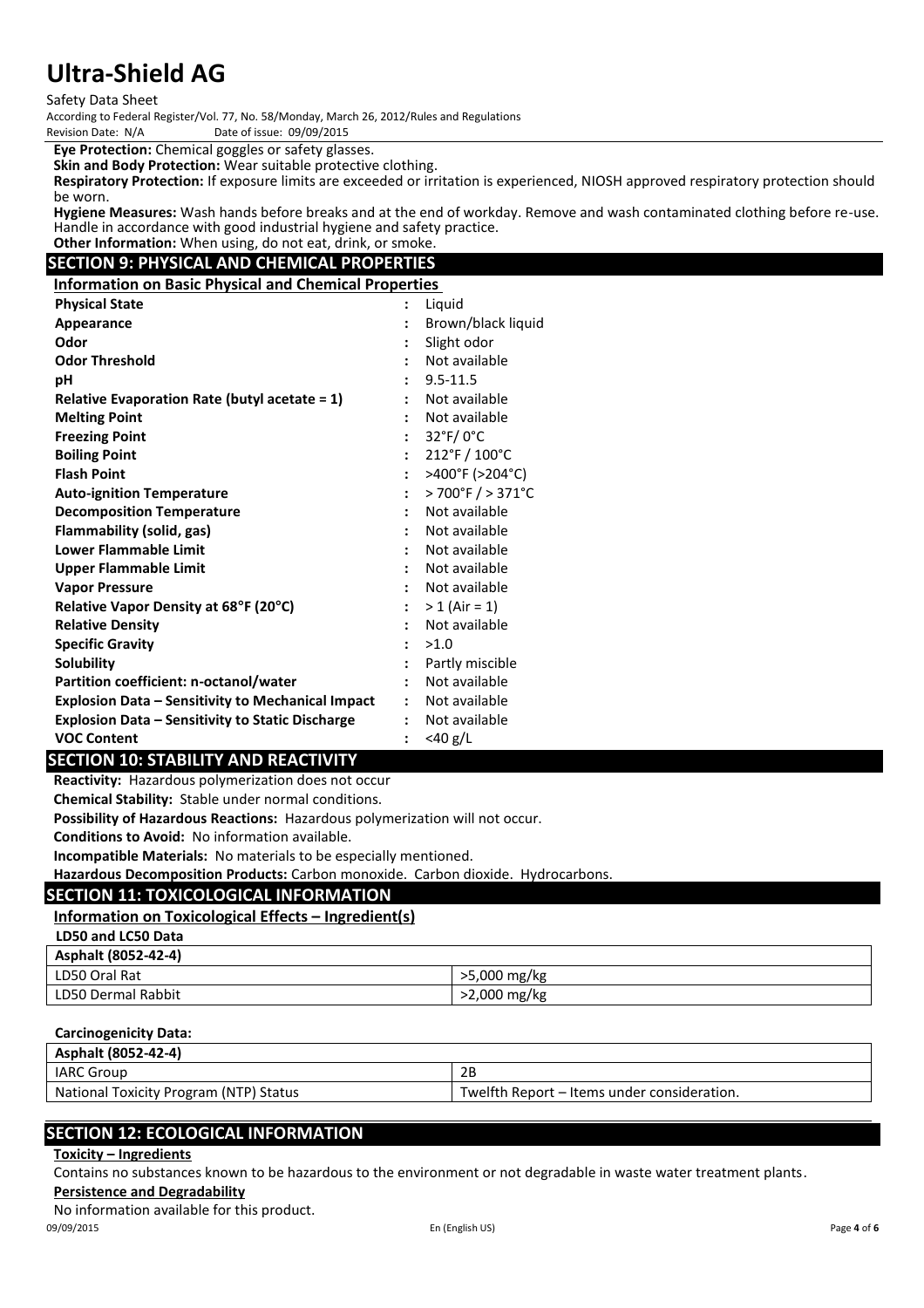Safety Data Sheet According to Federal Register/Vol. 77, No. 58/Monday, March 26, 2012/Rules and Regulations Date of issue: 09/09/2015

#### **Bioaccumulative Potential – Product**

No information available for this product.

### **Bioaccumulative Potential – Ingredients**

No information available for this product.

#### **Mobility in Soil**

No information available for this product.

## **Other Adverse Effects**

**Other Information:** Avoid release to the environment.

### **SECTION 13: DISPOSAL CONSIDERATIONS**

**Waste Disposal Recommendations:** Dispose of in accordance with local, state, and federal regulations.

**Additional Information:** Empty containers should be taken for local recycling, recovery or waste disposal.

# **SECTION 14: TRANSPORT INFORMATION In Accordance with DOT**

| <b>Proper Shipping Name</b>  | $\ddot{\cdot}$ | Non-Regulated Material. |
|------------------------------|----------------|-------------------------|
| In Accordance with IMDG      |                |                         |
| <b>Proper Shipping Name</b>  |                | Not Regulated.          |
| <b>Hazard Class</b>          |                |                         |
| <b>Identification Number</b> |                |                         |
| <b>Packing Group</b>         |                |                         |
| <b>Marine Pollutant</b>      |                |                         |
| In Accordance with IATA      |                |                         |
| <b>Proper Shipping Name</b>  | $\ddot{\cdot}$ | Not Regulated.          |
| <b>Hazard Class</b>          |                |                         |
| <b>Identification Number</b> |                |                         |
| <b>Packing Group</b>         |                |                         |
| <b>Marine Pollutant</b>      |                |                         |
| In Accordance with TDG       |                |                         |
| <b>Proper Shipping Name</b>  |                | Not Regulated.          |
| <b>Hazard Class</b>          |                |                         |
| <b>Identification Number</b> |                |                         |
| <b>Packing Group</b>         |                |                         |
| <b>Marine Pollutant</b>      |                |                         |

# **SECTION 15: REGULATORY INFORMATION**

#### **International Inventories**

| <b>Chemical Name</b>    | <b>TSCA</b> | DSL | <b>NDSL</b> | <b>EINECS</b> | <b>ELINCS</b> | <b>ENCS</b> | <b>CHINA</b> | <b>KECL</b> | <b>PICCS</b> | <b>AICS</b> |
|-------------------------|-------------|-----|-------------|---------------|---------------|-------------|--------------|-------------|--------------|-------------|
| Petroleum<br>i Asphalt  |             |     |             |               | -             |             |              |             |              |             |
| <b>Stoddard Solvent</b> |             |     |             |               |               |             |              |             |              |             |

| TSCA          | Complies |
|---------------|----------|
| <b>DSL</b>    | Complies |
| <b>NDSL</b>   | Complies |
| <b>EINECS</b> | Complies |
| <b>ELINCS</b> | Complies |
| <b>ENCS</b>   | Complies |
| <b>CHINA</b>  | Complies |
| <b>KECL</b>   | Complies |
| <b>PICCS</b>  | Complies |
| <b>AICS</b>   | Complies |
|               |          |

#### **US Federal Regulations**

|  | Asphalt (8052-42-4) |   |  |  |  |
|--|---------------------|---|--|--|--|
|  |                     | . |  |  |  |

Listed on the United States TSCA (Toxic Substances Control Act) Inventory